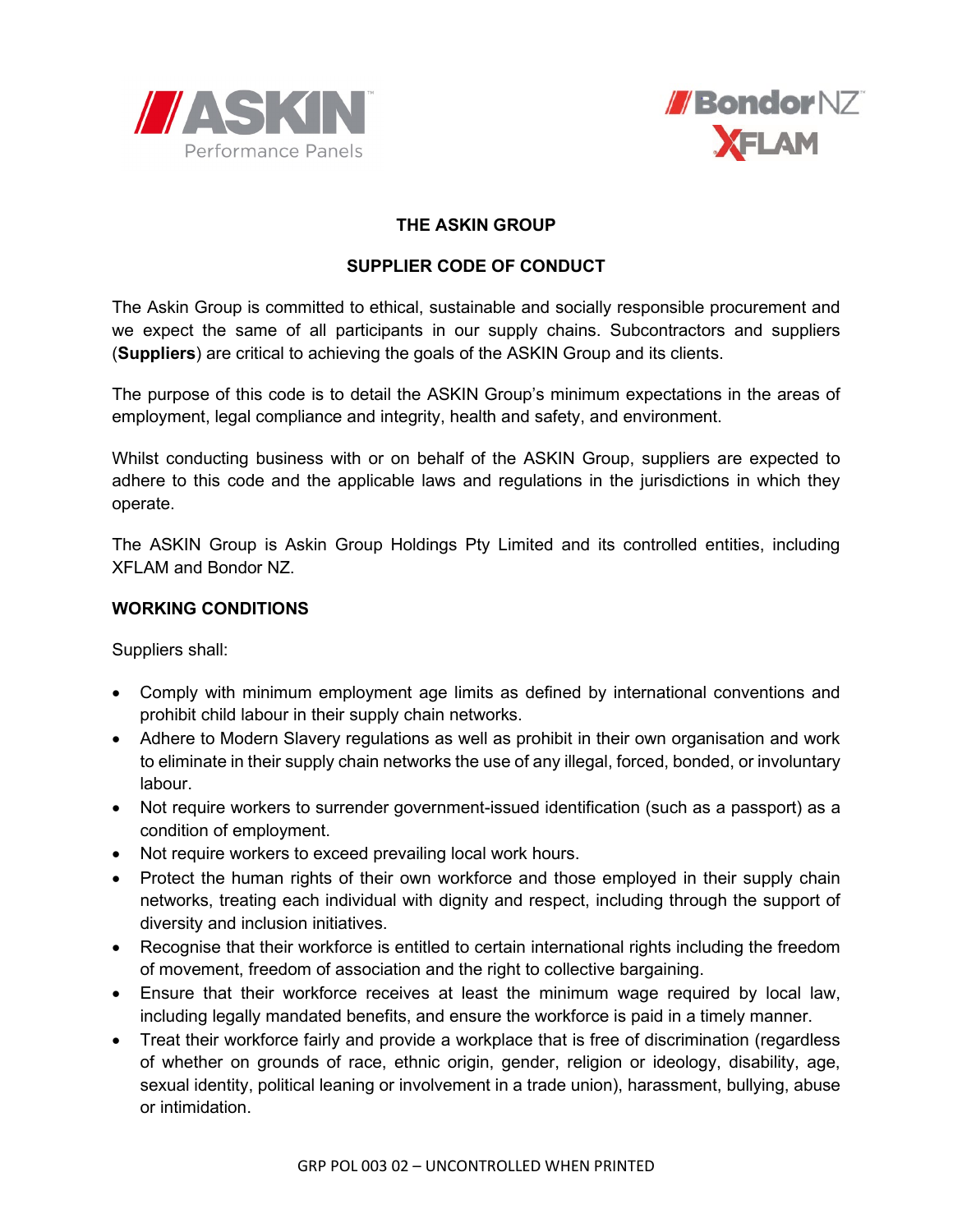



- Offer equal opportunities to its workforce and base employment decisions on individual merit and qualifications directly related to personal competence.
- Avoid sourcing from organisations or individuals associated with illegal activities, human rights abuses or terrorism.

# **LEGAL COMPLIANCE AND INTEGRITY**

Suppliers shall:

- Comply with all applicable laws and strive to adhere to internationally recognised standards and best practices including avoiding conflicts of interest and promoting and maintaining fair competition.
- Comply with anti-bribery and anti-corruption laws and strive to eliminate bribery and corruption in their supply chain networks.
- Not participate in the use of facilitation payments (payments to speed up routine actions), secret commissions, kickbacks, money laundering or payments to secure preferential advantage.
- Honour all business arrangements and obligations and manage any unforeseen situations in a proactive, open and timely manner.
- Maintain books and records that reflect all transactions in an accurate, honest, and timely way and utilise appropriate audit and compliance processes.
- Not share or use for any purpose, including market trading, any material non-public information acquired while doing business with the ASKIN Group.
- Not disclose or use any of the ASKIN Group's intellectual property, including trade secrets or confidential information, unless specifically authorised and will take all actions to comply with applicable intellectual property and data protection laws.
- Report any concerns.

### **HEALTH AND SAFETY**

Suppliers shall:

- Promote a safe workplace and drive continuous improvements to improve the safety of and reduce harm to their workforce.
- Comply with all relevant workplace health and safety laws, codes and regulations.
- Support an environment where workers are encouraged to raise health and safety concerns.
- Ensure and document that workers are appropriately trained to perform the tasks to which they are assigned and ensure the use of appropriate personal protective equipment.
- Report and act on all incidents, regardless of severity.
- Have processes in place to aid in the reporting, management, monitoring and prevention of incidents.